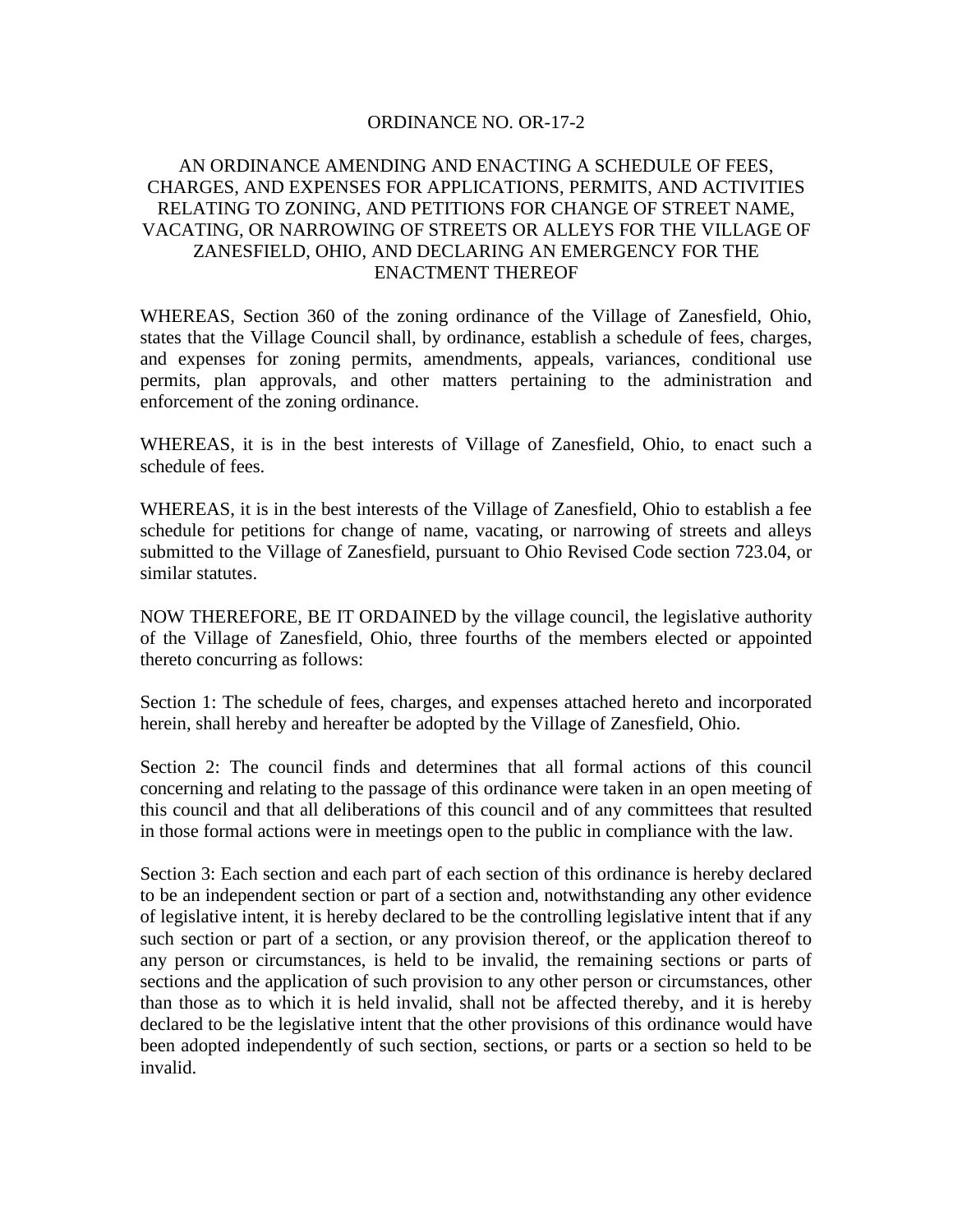Section 4. This ordinance is hereby declared to be an emergency measure made necessary for the preservation of the public peace, health, safety and welfare, such emergency arising out of the necessity to provide safe and adequate service within the Village of Zanesfield, Ohio.

WHEREFORE, THIS ORDINANCE CONSITUTES AN EMERGENCY MEASURE AND SHALL TAKE EFFECT AND BE IN FULL FORCE FROM AND AFTER ITS PASSAGE BY COUNCIL AND APPROVAL BY THE MAYOR.

PASSED: April 3, 2017

President of Council

ATTEST: APPROVED:

Clerk Date

\_\_\_\_\_\_\_\_\_\_\_\_\_\_\_\_\_\_\_\_\_\_\_\_\_\_\_\_\_\_

Mayor